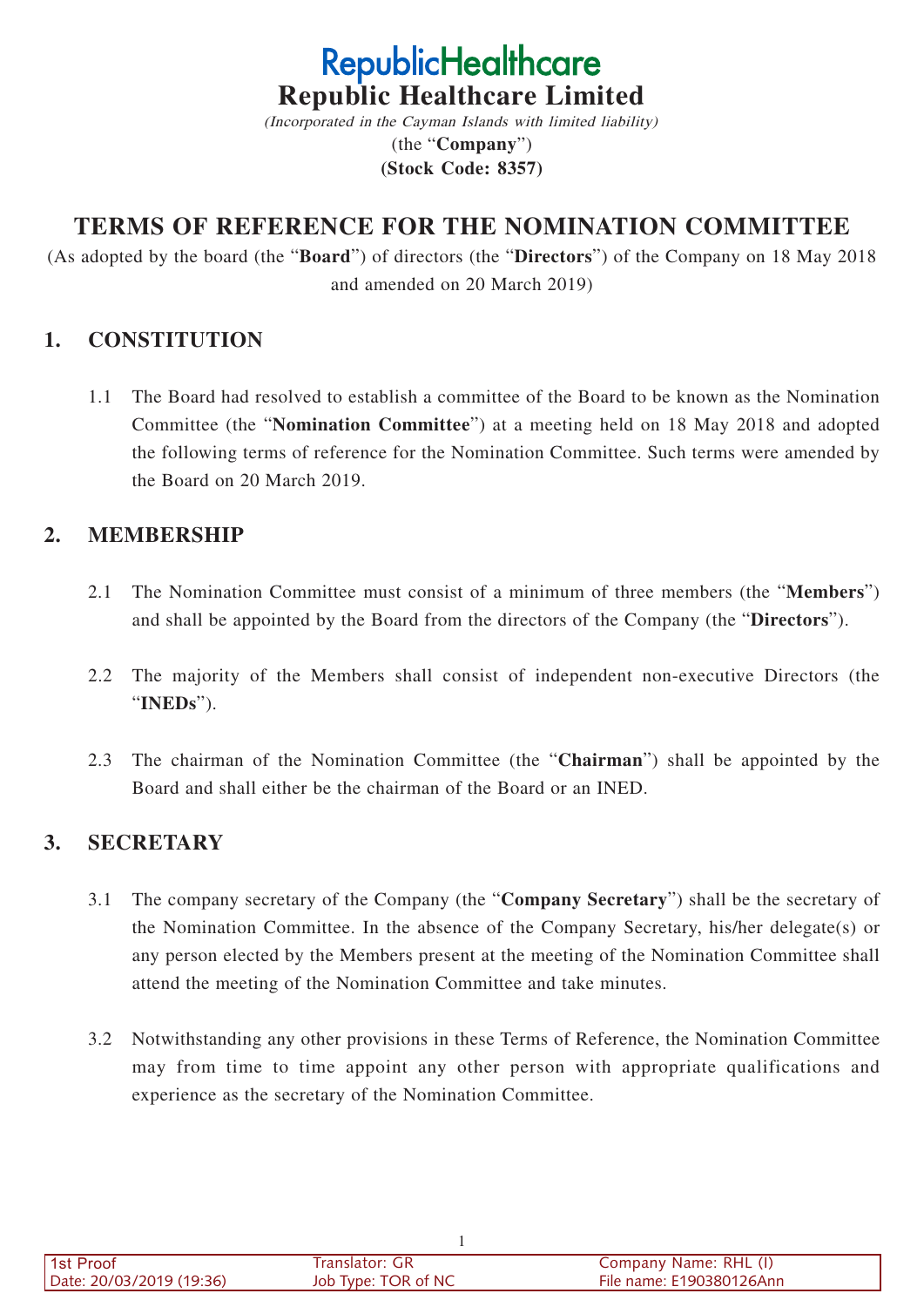# **4. PROCEEDINGS**

Unless otherwise specified hereunder, the provisions contained in the Company's articles of association (the "**Articles of Association**") (as amended from time to time) for regulating meetings and proceedings of the Directors shall apply to the meetings and proceedings of the Nomination Committee.

#### **4.1 Quorum**

The quorum for meetings of the Nomination Committee shall be two Members.

#### **4.2 Frequency of meetings**

The Nomination Committee shall hold at least one regular meeting in a year. Additional meetings of the Nomination Committee may be held as and when required.

#### **4.3 Attendance at meetings**

- 4.3.1 Meetings could be held in person, by telephone or by video conference. Members may participate in a meeting by telephone or through other electronic means of communication provided that all persons participating in the meeting are capable of hearing each other.
- 4.3.2 The other Directors, the Company Secretary (or his/her delegate(s)) and relevant senior management and person(s) invited by a Member shall normally attend meetings of the Nomination Committee.

#### **4.4 Notice of meetings**

- 4.4.1 A meeting of the Nomination Committee may be convened by any of its Members or by the Company Secretary.
- 4.4.2 Notice of any meetings, confirming the venue, time and date, must be given at least 7 days prior to any such meeting being held, unless all Members waive such notice. If a meeting is called by a shorter notice, it shall be deemed to have been duly called if it is so agreed by a majority of the Members. A Member who attends such a meeting shall deem to agree to the shorter notice. Notice of any adjourned meetings is not required if the adjournment is less than 14 days.

| 1st Proof                | Franslator: GR      | Company Name: RHL (I)    |
|--------------------------|---------------------|--------------------------|
| Date: 20/03/2019 (19:36) | Job Type: TOR of NC | File name: E190380126Ann |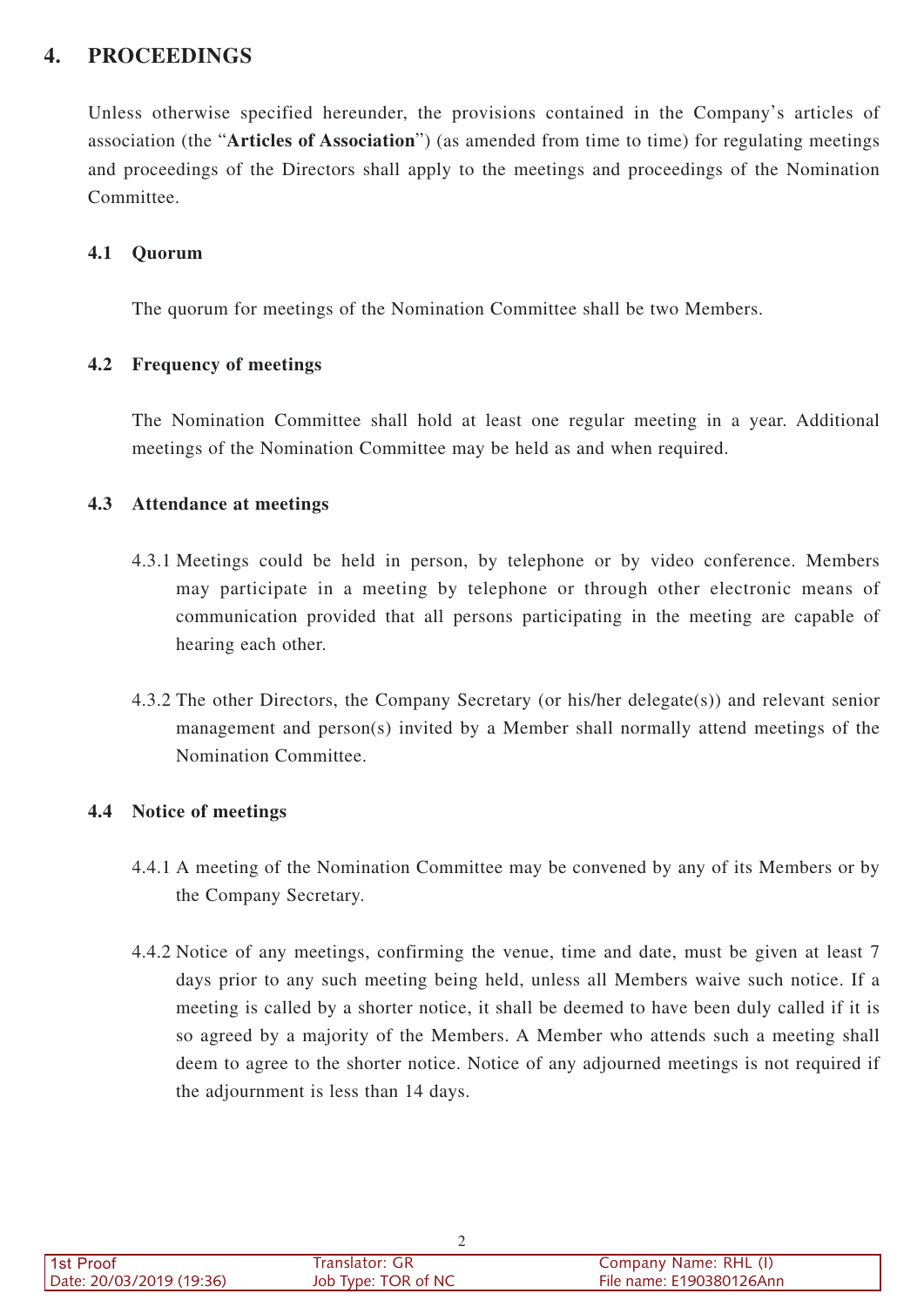- 4.4.3 Agenda and accompanying supporting papers shall be sent to all Members and to other attendees as appropriate at least 3 days before the date of the meeting (or such other period as the Members may agree).
- 4.4.4 The Nomination Committee shall ascertain at the beginning of each meeting the existence of any conflicts of interest and eradicate them accordingly.

#### **4.5 Resolutions and minutes**

- 4.5.1 Resolutions of the Nomination Committee at any meetings shall be passed by a majority of votes of the Members present or participating therein by other means.
- 4.5.2 A resolution in writing signed by all the Members shall be as valid and effectual as if it had been passed at a meeting of the Nomination Committee duly convened and held.
- 4.5.3 Draft and final versions of minutes of a Nomination Committee meeting shall be sent to all Members for their comment and records, within a reasonable time after the meeting. The final version of the minutes shall be signed by the Chairman or the chairman of the Nomination Committee meeting as appropriate.
- 4.5.4 Full minutes of the Nomination Committee shall be kept by the Company Secretary and shall be available for inspection by any Member or the Board at any reasonable time on reasonable notice.

# **5. RESPONSIBILITIES AND AUTHORITIES**

- 5.1 The responsibilities and authorities of the Nomination Committee shall include such responsibilities and authorities set out in the relevant code provisions of the Corporate Governance Code (the "**CG Code**") as contained in Appendix 15 of the Rules Governing the Listing of Securities on GEM of The Stock Exchange of Hong Kong Limited (the "**Stock Exchange**" and "**GEM Listing Rules**", respectively) (as amended from time to time).
- 5.2 Without prejudice to any requirement under the CG Code, the duties of the Nomination Committee include but are not limited to the following:
	- (a) to review the structure, size and composition (including the skills, knowledge and experience) of the Board at least annually and make recommendations on any proposed changes to the Board to complement the Company's corporate strategy;

| l 1st Proof<br>Date: 20/03/2019 (19:36) | Translator: GR<br>Job Type: TOR of NC | Company Name: RHL (I)<br>File name: E190380126Ann |
|-----------------------------------------|---------------------------------------|---------------------------------------------------|
|                                         |                                       |                                                   |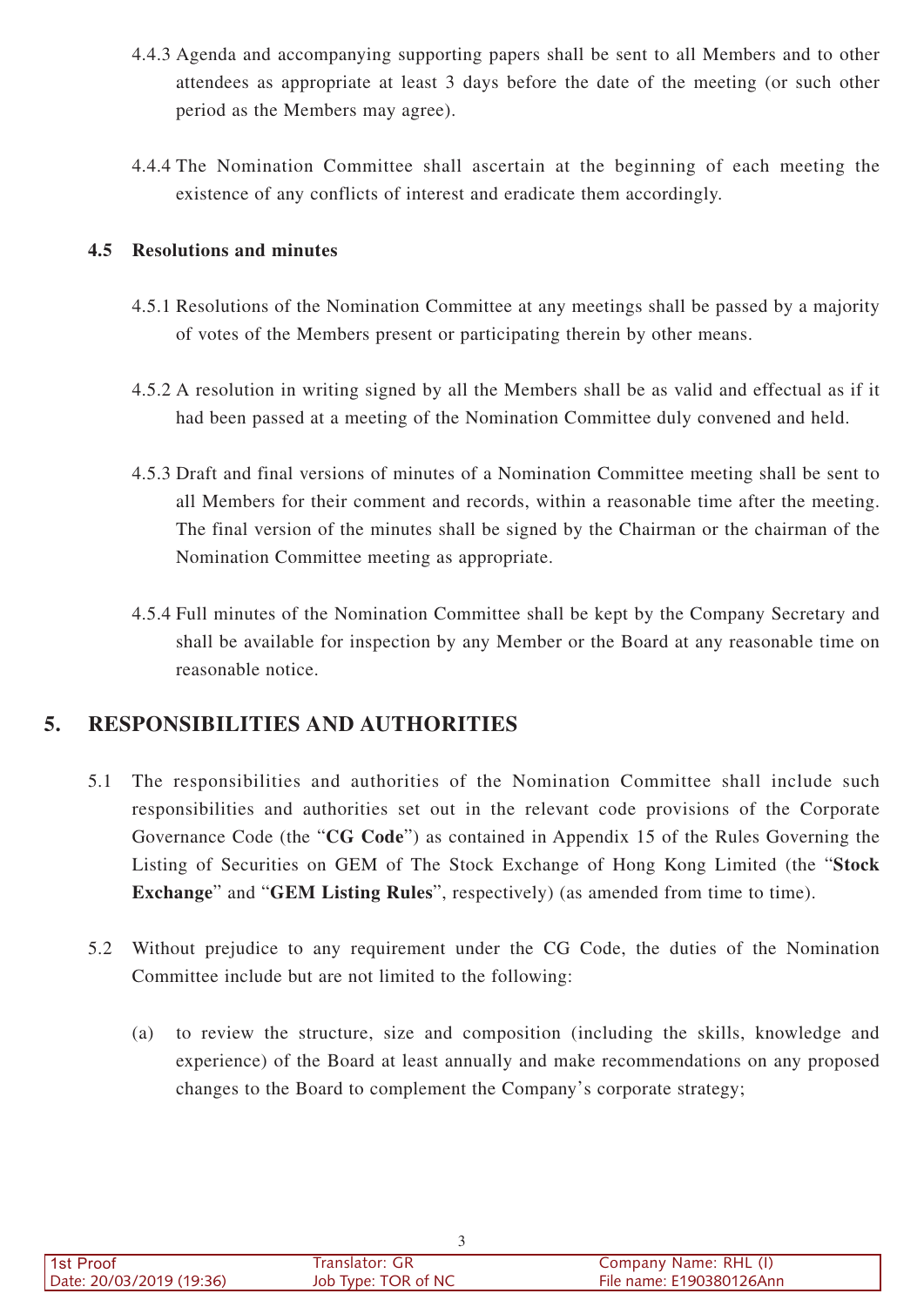- (b) to identify individuals suitably qualified to become Board members and select or make recommendations to the Board on the selection of individuals nominated for directorships;
- (c) to assess the independence of INEDs;
- (d) to make recommendations to the Board on the appointment or re-appointment of Directors and succession planning for the Directors, in particular the chairman of the Board and the chief executive;
- (e) to review the Board diversity policy adopted by the Board on a regular basis; make recommendations to the Board on measurable objectives for achieving diversity of the Board and monitor the progress on achieving the objectives;
- (f) to conform to any requirement, direction, and regulation that may from time to time be contained in the Articles of Association or imposed by the GEM Listing Rules or applicable law; and
- (g) where the Board proposes a resolution to elect an individual as an independent nonexecutive Director at the general meeting, to set out in the circular to the shareholders of the Company and/or explanatory statement accompanying the notice of the relevant general meeting (i) the process used for identifying the individual and why they believe the individual should be elected and the reasons why they consider the individual to be independent; (ii) if the proposed independent non-executive Director will be holding their seventh (or more) listed company directorship, why they believe the individual would still be able to devote sufficient time to the Board; (iii) the perspectives, skills and experience that the individual can bring to the Board; and (iv) how the individual contributes to diversity of the Board.
- 5.3 The Chairman or in his/her absence, another Member or failing this, his/her duly appointed delegate, shall attend the annual general meeting of the Company (the "**AGM**") and be prepared to respond to questions at the AGM on the Nomination Committee's work and responsibilities.
- 5.4 The Nomination Committee shall have access to sufficient resources to perform its duties and, where necessary, shall seek independent professional advice, at the Company's expense, to perform its responsibilities.

| l 1st Proof              | Translator: GR      | Company Name: RHL (I)    |
|--------------------------|---------------------|--------------------------|
| Date: 20/03/2019 (19:36) | Job Type: TOR of NC | File name: E190380126Ann |